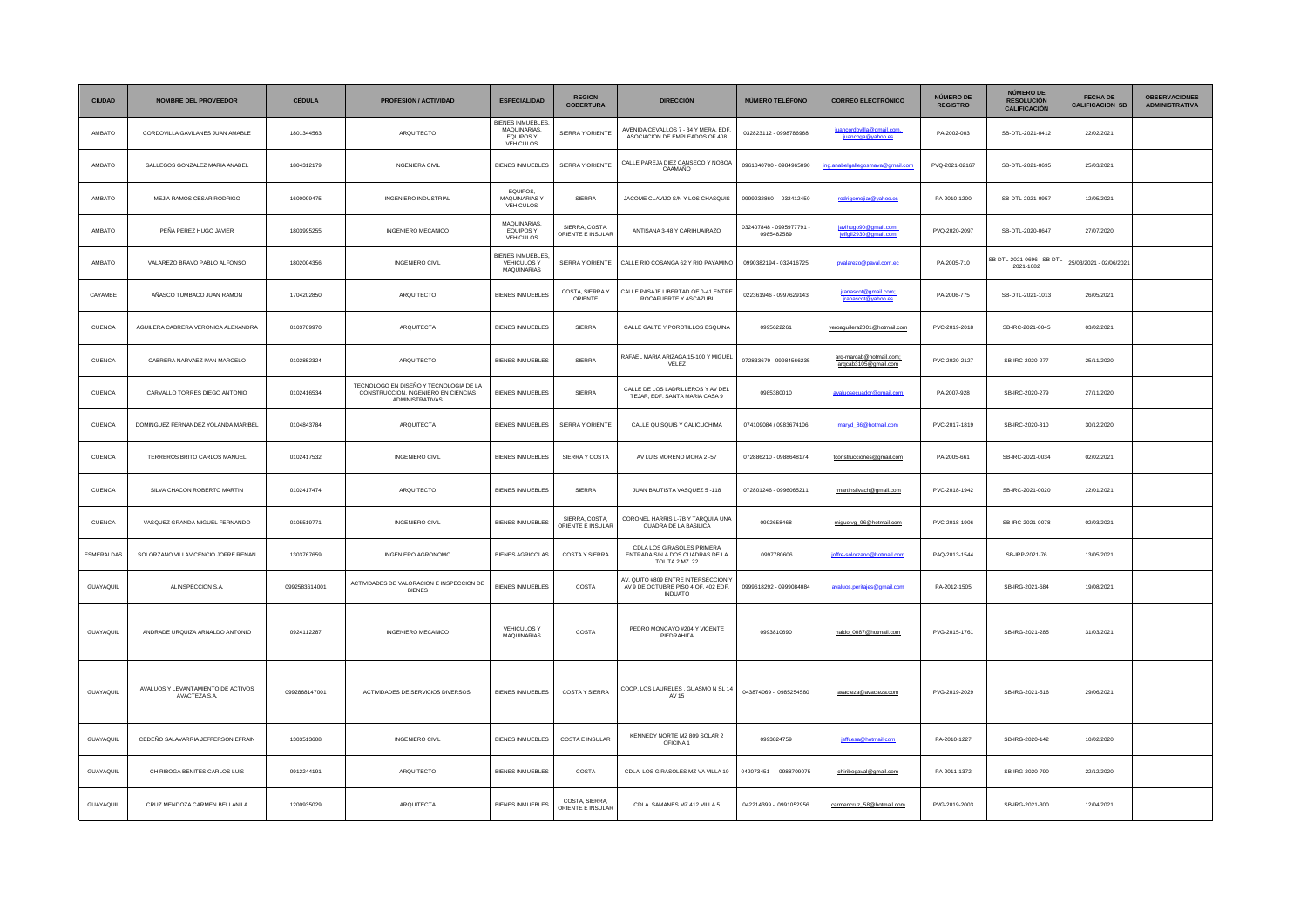| GUAYAQUIL        | ESPINOZA DELGADO MARCOS JOAQUIN        | 0924002595    | INGENIERO SISTEMAS COMPUTACIONALES                                                                                                                                                                                                                                                                                                | <b>BIENES INMUEBLES</b>                                                       | COSTA                               | ROSENDO AVILES 303 ENTRE BABAHOYO<br>Y ABEL CASTILLO                                                                  | 043874069 - 0985254580                           | marcosespidelgado@gmail.com               | PVG-2019-1993  | SB-IRG-2021-368                        | 06/05/2021             |                                                                                                                   |
|------------------|----------------------------------------|---------------|-----------------------------------------------------------------------------------------------------------------------------------------------------------------------------------------------------------------------------------------------------------------------------------------------------------------------------------|-------------------------------------------------------------------------------|-------------------------------------|-----------------------------------------------------------------------------------------------------------------------|--------------------------------------------------|-------------------------------------------|----------------|----------------------------------------|------------------------|-------------------------------------------------------------------------------------------------------------------|
| GUAYAQUIL        | FIERRO SALAZAR MANUEL KENNEDI          | 0908144280    | INGENIERO MECANICO                                                                                                                                                                                                                                                                                                                | MAQUINARIAS Y<br><b>EQUIPOS</b>                                               | COSTA, SIERRA<br>ORIENTE E INSULAR  | AV NARCISA DE JESUS KM 1.8, CDLA LA<br>ROMAREDA MZ 1944 SOLAR 1                                                       | 043909569 - 0983315856                           | manuelken1@hotmail.com                    | PA-2003-368    | SB-IRG-2019-1418                       | 31/12/2019             |                                                                                                                   |
| GUAYAQUIL        | FIGUEROA CALDERON OSCAR MARIANO        | 0917012627    | <b>INGENIERO COMERCIAL</b>                                                                                                                                                                                                                                                                                                        | BIENES MUEBLES E<br><b>INMUEBLES</b>                                          | COSTA, SIERRA,<br>DRIENTE E INSULAR | CIUDADEI A ROSALES                                                                                                    | 042186847 - 042186967<br>0967985240 - 0988779657 | ing-oscarfigueroa@hotmail.com             | PVG-2018-1934  | SB-IRG-2020-219                        | 03/03/2020             |                                                                                                                   |
| GUAYAQUIL        | GAIBOR ERAZO MARCO TULIO               | 0909126971    | INGENIERO MECANICO EN DISEÑO Y PRODUCCION                                                                                                                                                                                                                                                                                         | <b>BIENES MUEBLES Y</b><br>VEHICULOS                                          | COSTA                               | FLORESTA I MZ 34 VILLA 34                                                                                             | 043848987 - 0939298101                           | marcot.gaibor@gmail.com                   | PVG-2021-02212 | SB-IRG-2021-573                        | 23/07/2021             |                                                                                                                   |
| <b>GUAYAQUIL</b> | GARCIA TRONCOSO NATIVIDAD LEONOR       | 1719671602    | <b>INGENIERO CIVIL</b>                                                                                                                                                                                                                                                                                                            | <b>BIENES INMUEBLES</b>                                                       | COSTA                               | CDLA GUAYACANES MZ 232 VILLA 22                                                                                       | 042820049 - 0963804749                           | ia15@hotmail.com<br>nlgarciat14@gmail.com | PAG-2013-1600  | SB-IRG-2021-416                        | 27/05/2021             |                                                                                                                   |
| GUAYAQUIL        | GUZMAN VEINTIMILLA SANDRA SUSANA       | 0922120035    | ARQUITECTO CON CONCENTRACION EN<br>CONSTRUCCION                                                                                                                                                                                                                                                                                   | BIENES INMUEBLES                                                              | COSTA E INSULAR                     | CDLA. SIMON BOLIVAR MZ 2 VILLA 109                                                                                    | 042925194 - 0969063989                           | andraguzmanveintimilla@hotmail.con        | PAG-2013-1545  | SB-IRG-2019-1310                       | 27/10/2021             |                                                                                                                   |
| GUAYAQUIL        | INMOBILIARIA MERCEDES S.A.INMOMERCEDES | 0992349468001 | ACTIVIDADES DE PRESTACIÓN DE SERVICIOS<br>ADMINISTRATIVOS RELACIONADOS CON LOS<br>SEGUROS, COMO LA TASACIÓN Y LIQUIDACIÓN DE<br>RECLAMACIONES. SE INCLUYEN LAS SIGUIENTES<br>ACTIVIDADES: EVALUACIÓN DE LAS<br>RECLAMACIONES, TASACIÓN DE SOLICITUDES DE<br>INDEMNIZACIÓN, EVALUACIÓN DEL RIESGO,<br>EVALUACIÓN DE RIESGOS Y DAÑO | BIENES INMUEBLES<br>EQUIPOS<br><b>INDUSTRIALES,</b><br>PESADOS Y<br>VEHICULOS | COSTA Y SIERRA                      | CDLA. KENNEDY NORTE CALLE VICTOR<br>HUGO SICOURET Y AV. JOSE CASTLLO<br>ESQUINA MZ 119 SOLAR 2,<br>SEGUNDO, PISO ALTO | 0992895191 - 042680999                           | avaluos@inmomercedes.com                  | PA-2004-647    | SB-IRG-2020-189                        | 19/02/2020             |                                                                                                                   |
| GUAYAQUIL        | MALDONADO CASTRO BIRON PATRICIO        | 0919281998    | <b>INGENIERO CIVIL</b>                                                                                                                                                                                                                                                                                                            | <b>BIENES INMUEBLES</b>                                                       | COSTA                               | CDLA OLIMPO MZ 38 VILLA 7 KM 22 VIA A<br>LA COSTA                                                                     | 0995848485                                       | byronmaldonadocastro@vahoo.com            | PVG-2021-02145 | SB-IRG-2021-106                        | 11/02/2021             |                                                                                                                   |
| <b>GUAYAQUIL</b> | MEZA PACHECO LUIS ALBERTO              | 0908817802    | <b>IMGENIERO MECANICO</b>                                                                                                                                                                                                                                                                                                         | EQUIPOS<br><b>INDUSTRIALES,</b><br>PESADOS Y<br>VEHICULOS                     | COSTA                               | KM 21 VIA A LA COSTA URB. VALLE ALTO<br>ETAPA ROMA MZ 913 VILLA 13                                                    | 044549713 - 0986749915                           | hidromeza@yahoo.com                       | PA-2011-1440   | SB-IRG-2020-668                        | 05/04/2020             |                                                                                                                   |
| GUAYAQUIL        | MONTENEGRO RIVAS CARLOS JAVIER ANIBAL  | 1705581542    | ARQUITECTO                                                                                                                                                                                                                                                                                                                        | <b>BIENES INMUEBLES</b>                                                       | COSTA                               | URB. BOSQUES DE LA COSTA MZ 5 VILLA                                                                                   | 0982201500                                       | proarquitectos@gmail.com                  | PA-2003-385    | SB-IRG-2020-199                        | 27/02/2020             |                                                                                                                   |
| GUAYAQUIL        | PAVON SALAZAR MARIANA DE JESUS         | 0906299607    | ARQUITECTA                                                                                                                                                                                                                                                                                                                        | <b>BIENES INMUEBLES</b>                                                       | COSTA                               | LOMAS DE URDESA CALLE QUINTA C #911<br>Y GUAYACANES                                                                   | 042885833 - 0999618470                           | argmapavon@hotmail.com                    | PA-2002-092    | SB-IRG-2020-123                        | 06/02/2020             |                                                                                                                   |
| GUAYAQUIL        | PINTO GUEVARA ETHEL SILVANA            | 0907626626    | INGENIERO CIVIL                                                                                                                                                                                                                                                                                                                   | <b>BIENES INMUEBLES</b>                                                       | COSTA                               | CDLA ALBORADA, 2DA ETAPA MZ AK VILLA<br>11                                                                            | 044547757 - 0999959215                           | ethelpinto@yahoo.com                      | PA-2009-1078   | SB-IRG-2020-211                        | 26/02/2020             |                                                                                                                   |
| GUAYAOUL         | PORTERO REYES TYRONE ANIBAL            | 0910911551    | INGENIERO COMERCIAL                                                                                                                                                                                                                                                                                                               | <b>BIENES INMUEBLES</b>                                                       | COSTA                               | ALBORADA DECIMA ETAPA MZ 409B<br>SOLAR 32                                                                             | 0985782430                                       | Tyrone_portero@hotmail.com                | PA-2011-1327   | SB-IRG-2019-1274                       | 22/11/2019             |                                                                                                                   |
| GUAYAQUIL        | RAMOS VITERI MARIA BELEN               | 0502323959    | INGENIERA AGRONOMA                                                                                                                                                                                                                                                                                                                | BIENES AGRICOLAS,<br>MAQUINARIAS Y<br>VEHICULOS                               | COSTA                               | GARZOTA MZ 105 VILLA 14                                                                                               | 0998220306                                       | bethlemr@yahoo.es                         | PVG-2021-02145 | SB-IRG-2021-208 / SB-DTL-<br>2021-1634 | 5/03/2021 - 02/09/2021 |                                                                                                                   |
| <b>GUAYAQUIL</b> | RIVERA LOPEZ CARLOS RAMON              | 0912875887    | <b>INGENIER AGRONOMO</b>                                                                                                                                                                                                                                                                                                          | <b>BIFNES</b><br>AGROPECUARIOS                                                | <b>COSTAY SIERRA</b>                | EDIFICIO XIMA PISO 2 OFICINA 229, KM 1.5<br>VIA SAMBORONDON                                                           | 043885098 - 043885099<br>0993924071              | carlos.avaluosrivera@gmail.com            | PVG-2017-1851  | SB-IRG-2020-295                        | 20/06/2020             |                                                                                                                   |
| <b>GUAYAQUIL</b> | SANTOS VALDIVIESO LUIS MITCHELL        | 0911296473    | <b>INGENIERO CIVIL</b>                                                                                                                                                                                                                                                                                                            | <b>BIENES INMUEBLES</b>                                                       | COSTA, SIERRA,<br>ORIENTE E INSULAR | CDLA. EL CONDOR MZ D VILLA 23                                                                                         | 042125094 - 0996086092                           | lui-sao@live.com.mx                       | PVG-2017-1871  | SB-IRG-2020-278                        | 22/04/2020             |                                                                                                                   |
| GUAYAQUIL        | SERVIAVALUOS S.A.                      | 0992805811001 | SERVICIOS DE TASACIÓN INMOBILIARIA                                                                                                                                                                                                                                                                                                | <b>BIENES INMUEBLES</b>                                                       | COSTA Y SIERRA                      | CDLA. ALBORADA 12 ETAPA MZ 24 SOLAR<br>23                                                                             | 042232121 / 0994996371                           | serviavaluos1509@gmail.com                | PAG-2014-1672  | SB-IRG-2020-303                        | 02/07/2020             | SOLAMENTE SE PUEDE<br>TRABAJAR CON SOFIA<br>ERAZO, PATRACIA<br>CAÑIZARES, MARIO SILVA,<br>FARRICIO ZAMRRANO I LUS |
| GUAYAQUIL        | SORIANO AVILES JAIME VICENTE           | 0903770758    | ARQUITECTO                                                                                                                                                                                                                                                                                                                        | <b>BIENES INMUEBLES</b>                                                       | COSTA                               | CEDROS #413 Y V. E ESTRADA, URDESA<br>CENTRAL                                                                         | 042886457 - 0985211398                           | argt.jsoriano@hotmail.com                 | PA-2007-887    | SBS-INJ-2007-321                       | 04/27/2007             |                                                                                                                   |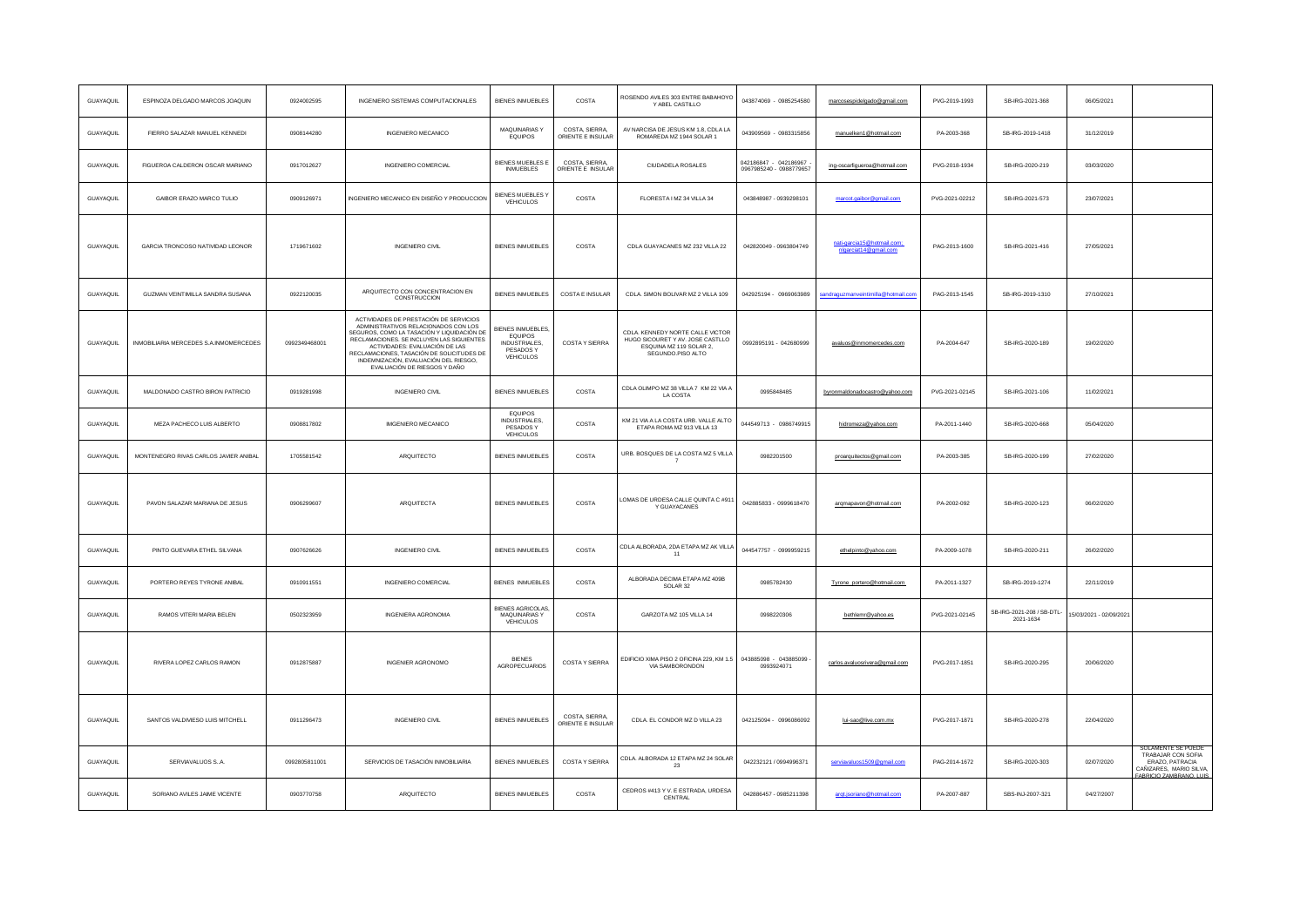| GUAYAOUL         | TECNICAS DE VALORACION TECNIVAL S.A.              | 0992390441001 | ACTIVIDADES DE PRESTACIÓN DE SERVICIOS<br>ADMINISTRATIVOS RELACIONADOS CON LOS<br>SEGUROS, COMO LA TASACIÓN Y LIQUIDACIÓN DE<br>RECLAMACIONES. SE INCLUYEN LAS SIGUIENTES<br>ACTIVIDADES: EVALUACIÓN DE LAS<br>RECI AMACIONES TASACIÓN DE SOLICITUDES DE<br>INDEMNIZACIÓN. EVALUACIÓN DEL RIESGO.<br>EVALUACIÓN DE RIESGOS Y DAÑO | <b>BIENES</b>                                        | COSTA Y SIERRA                      | CDI A KENNEDY NORTE AV JOSE<br>SANTIAGO CASTILLO 1 - 2 Y ALONSO<br>ORTIZ MZ 1007                                | 0991719088 - 0992289312<br>0991719099          | operaciones@tecnival-sa.com;<br>veronica.hinoiosa@tecnival-sa.com | PA-2005-689    | SB-IRG-2021-074                     | 02/02/2021               | SE PUEDE TRABAJAR CON<br>TODO EL STAFF MENOS:<br>GRACE PESANTES CEDEÑO |
|------------------|---------------------------------------------------|---------------|-----------------------------------------------------------------------------------------------------------------------------------------------------------------------------------------------------------------------------------------------------------------------------------------------------------------------------------|------------------------------------------------------|-------------------------------------|-----------------------------------------------------------------------------------------------------------------|------------------------------------------------|-------------------------------------------------------------------|----------------|-------------------------------------|--------------------------|------------------------------------------------------------------------|
| <b>GUAYAQUIL</b> | VALORACION E INMOBILIARIA TECNICA VAINTEC<br>S.A. | 0993227722001 | SERVICIOS DE TASACIÓN INMOBILIARIA.                                                                                                                                                                                                                                                                                               | <b>BIENES MUEBLES E</b><br><b>INMUEBLES</b>          | COSTA SIERRA Y<br>ORIENTE           | PARQUE EMPRESARIAL COLON EDIF.<br>COLONCORP PISO 2 OFICINA 204                                                  | 043884912 - 0990037516                         | gerencia@vaintec-sa.com;<br>avaluo1@vaintec-sa.com                | PVG-2020-2094  | SB-IRG-2020-360                     | 22/07/2020               |                                                                        |
| <b>GUAYAQUIL</b> | VASQUEZ GONZALEZ WASHINGTON ALEJANDRO             | 0911767796    | ARQUITECTO                                                                                                                                                                                                                                                                                                                        | BIENES INMUEBLES Y<br><b>BIENES AGRICOLAS</b>        | COSTA, SIERRA<br>ORIENTE E INSULAR  | BRASIL 4310Y LA 17 AVA.                                                                                         | 0985284810                                     | wyg.arquitecturaconstruccion@hotmail.o<br>om                      | PA-2011-1378   | SB-IRG-2021-107                     | 11/02/2021               |                                                                        |
| GUAYAQUIL        | VILLACIS PARRAGA CARLOS LUIS                      | 0907985626    | ARQUITECTO                                                                                                                                                                                                                                                                                                                        | <b>BIENES INMUEBLES</b>                              | COSTA SIERRA<br>ORIENTE E INSULAR   | JOSE ANTEPARA 1327 Y AGUIRRE                                                                                    | 0997724666 - 0993110772<br>042320937-042324513 | civiliacisp@gmail.com<br>civiliacism@gmail.com                    | PAG-2014-1704  | SB-IRG-2020-289                     | 19/05/2020               |                                                                        |
| <b>IBARRA</b>    | LOYO PASQUEL PEDRO RAFAEL                         | 1003157425    | ARQUITECTO                                                                                                                                                                                                                                                                                                                        | <b>BIENES INMUEBLES</b>                              | SIERRA                              | AVENIDA EUGENIO ESPEJO Y PEREZ<br>GUERRERO Nº 8-112                                                             | 062644628 / 098284431                          | Neterlovo9090@vahoo.es<br>peterdesignestudio@gmail.com            | PVQ-2021-02178 | SB-DTL-2021-0780                    | 09/04/2021               |                                                                        |
| <b>IBARRA</b>    | ZAMORA SALAZAR RUTH ALEXANDRA                     | 1802360055    | <b>ARQUITECTA</b>                                                                                                                                                                                                                                                                                                                 | <b>BIENES INMUEBLES</b>                              | SIERRA                              | HERNAN GONZALES DE SAA NO.3706 Y<br>PASAJE SIN NOMBRE (EL ELEJIDO DE<br>CARANQUI)                               | 062652520 - 0995585112                         | ruthalezamora@yahoo.com;<br>charyabi@hotmail.com                  | PA-2008-969    | SB-DTL-2021-0160                    | 26/01/2021               |                                                                        |
| LATACUNGA        | SOLORZANO BOMBOSA WILLIAM DARIO                   | 1717644510    | ARQUITECTO                                                                                                                                                                                                                                                                                                                        | <b>BIENES INMUEBLES</b>                              | SIERRA                              | CALLE TOMAS DE BERLANGA E ISLAS<br>IGUANAS, SECTOR GUALUNDUN                                                    | 032292729 - 032814401 -<br>0993708063          | solo dariosb@hotmail.com                                          | PVQ-2018-1949  | SB-DTL-2021-0175                    | 21/01/2021               |                                                                        |
| LOJA             | MASACHE ARMIJOS HECTOR OSWALDO                    | 1102565031    | <b>INGENIERO CIVIL</b>                                                                                                                                                                                                                                                                                                            | <b>BIENES INMUEBLES Y</b><br>BIENES<br>AGROPECUARIOS | SIERRA Y COSTA                      | CESAR FRANK Y FEDERIC CHOPIN<br>ESQUINA                                                                         | 072109010 - 0991347289                         | oswaldo.masache.15@gmail.com                                      | PVQ-2017-1832  | SB-IRC-2021-0044                    | 03/02/2021               |                                                                        |
| LOJA             | CARDENAS ESPIN ROBERTO SANTIAGO                   | 1722626874    | INGENIERO ADMINISTRACION DE EMPRESAS                                                                                                                                                                                                                                                                                              | <b>BIENES INMUEBLES</b>                              | SIERRA Y ORIENTE                    | CALLE LOURDES ENTRE BERNARDO<br>VALDIVIESO Y OLMEDO                                                             | 0984765139                                     | rscardenas.05@gmail.com                                           | PVC-2018-1914  | SB-IRC-2020-307                     | 30/12/2020               |                                                                        |
| LOJA             | OJEDA TINOCO LUIS FERNANDO                        | 1103536577    | INGENIERO QUIMICO / ARQUITECTO                                                                                                                                                                                                                                                                                                    | <b>BIENES INMUEBLES</b>                              | SIERRA Y ORIENTE                    | URB. LOJANA DE TURISMO CALLE<br>MANUEL VIVANCO TINOCO Y MIGUEL<br>VALVERDE ESQUINA EDF. ALFERO FORUM<br>PR OF 1 | 0993835671 - 0993835673<br>072573025           | luis@oiedavoieda.com.ec                                           | PA-2010-1176   | SB-IRC-2021-0192                    | 15/06/2021               |                                                                        |
| LOJA             | LEIVA TORRES EVEN PATRICIO                        | 1100868270    | ARQUITECTO                                                                                                                                                                                                                                                                                                                        | <b>BIENES INMUEBLES</b>                              | SIERRA, COSTA Y<br>ORIENTE          | BARRIO SAN SEBASTIAN, CALLE<br>LOURDES 160-20 ENTRE BERNANARDO<br>VALDIVIESO Y OLMEDO                           | 072579661 - 0999251075                         | leitor.arg@gmail.com                                              | PA-2003-448    | SB-IRC-2020-312                     | 30/12/2020               |                                                                        |
| LOJA             | ENDARA ZARATE RENE MAURICIO                       | 1102143912    | <b>INGENIERO CIVIL</b>                                                                                                                                                                                                                                                                                                            | <b>BIENES INMUBLES</b>                               | SIERRA Y ORIENTE                    | CALLE NARANJOS 335-39 Y KIWIS -<br>URBANIZACION SIERRA NEVADA                                                   | 072102910 - 0999194659                         | rene.endara@gmail.com                                             | PA-2002-258    | SB-IRC-2021-28                      | 28/01/2021               |                                                                        |
| MACHACHI         | CASTILLO CAMPAÑA MIGUEL ANGEL                     | 1714875356    | ARQUITECTO                                                                                                                                                                                                                                                                                                                        | <b>BIENES INMUEBLES</b>                              | SIERRA                              | ALOASI. CALLE SIMON BOLIVAR N 1-32 Y<br>AVENIDA JOSE IGNACIO ALBUJA                                             | 022309240 - 023658802<br>0952843425            | arg.miguelcastillo@gmail.com;<br>gerencia@castillo.consulting     | PA-2011-1400   | SB-DTL-2021-0164                    | 27/01/2021               |                                                                        |
| MACHALA          | CASTILLO SANCHEZ NATHAZHA PAOLA                   | 0701642449    | <b>INGENIERA CIVIL</b>                                                                                                                                                                                                                                                                                                            | <b>BIENES INMUEBLES</b>                              | COSTA                               | AV. FERROVIARIA, URB SAN PATRICIO,<br>CONJUNTO LUCIANA, VILLA 10                                                | 072166366-0997668980                           | nathycastillo@vahoo.com                                           | PA-2004-621    | SB-IRG-2020-685                     | 13/11/2020               |                                                                        |
| MACHALA          | RODRIGUEZ CASTILLO PATRICIO ALBERTO               | 0703981399    | INGENIERO CIVIL                                                                                                                                                                                                                                                                                                                   | <b>BIENES INMUEBLES</b>                              | COSTA                               | 25 DE JUNIO #1012 ENTRE JUAN<br>MONTALVO Y 9 DE MAYO                                                            | 0999504632                                     | ing.parodriguez@hotmail.com                                       | PVG-2020-2104  | SB-IRG-2020-508                     | 14/09/2020               |                                                                        |
| <b>MACHALA</b>   | SOJOS PEREZ SUSANNE SERENELLA                     | 0704151018    | INGENIERA EN CONTABILIDAD Y AUDITORIA CPA<br>PROFESORA DE SEGUNDA ENSEÑANZA<br>ESPECIALIZACION INFORMATICA                                                                                                                                                                                                                        | <b>BIENES INMUEBLES</b>                              | COSTA, SIERRA Y<br>ORIENTE          | MANUEL ESTOMBA #917 Y SANTA ROSA                                                                                | 072935379 - 0984469172                         | ing.com.susanne_sojos@hotmail.es                                  | PVG-2020-2066  | SB-IRG-2020-045                     | 21/01/2020               |                                                                        |
| MANTA            | ANDRADE BAILON JUAN PABLO                         | 1312205485    | INGENIERO CIVIL                                                                                                                                                                                                                                                                                                                   | BIENES INMUEBLES<br>MQUINARIAS Y<br>EQUIPOS          | COSTA Y SIERRA                      | CDLA UNIVERSITARIA, CALLE U6 ENTRE<br>AVENIDA U4 Y U3 MZ I LOTE 10                                              | 052613204 - 0996742046                         | ing.juanpaandrade@gmail.com                                       | PVP-2019-1972  | SB-IRP-2021-43 / SB-IRP-<br>2021-96 | 15/03/2021<br>28/06/2021 |                                                                        |
| MANTA            | JARAMILLO BARCIA JAKELINE ESTELA                  | 1303652430    | ARQUITECTA                                                                                                                                                                                                                                                                                                                        | <b>BIENES INMUEBLES</b>                              | COSTA                               | VIA SAN MATEO, URB MANTA BEACH MZ<br>D3 LOTE 9                                                                  | 052678024 - 0991471070                         | jakelinejaramillo@gmail.com                                       | PA-2009-1095   | SB-IRP-2021-94                      | 28/06/2021               |                                                                        |
| MANTA            | LUCAS BAQUE CONSUELO DEL ROCIO                    | 1304268574    | <b>INGENIERO CIVIL</b>                                                                                                                                                                                                                                                                                                            | <b>BIENES INMUEBLES</b>                              | COSTA, SIERRA,<br>ORIENTE E INSULAR | CDLA. UNIVERSITARIA MZ MA ENTRE<br>CALLE U9 Y U8                                                                | 0999104928                                     | consuelo-63@hotmail.com                                           | PVP-2021-02170 | SB-IRP-2021-52                      | 30/03/2021               |                                                                        |
| MANTA            | TRIVIÑO LOPEZ RONALD ALADINO                      | 1310297237    | ARQUITECTO                                                                                                                                                                                                                                                                                                                        | <b>BIENES INMUEBLES</b>                              | <b>COSTAY SIERRA</b>                | CDLA, COSTA AZUL MZ U LOTE 3                                                                                    | 0992355973                                     | ratl1982@hotmail.com;<br>gael201206@gmail.com                     | PA-2009-1111   | SB-IRP-2020-094                     | 16/12/2020               |                                                                        |
| MANTA            | MENDOZA MENDOZA ANGEL ALAIN                       | 1309536991    | ARQUITECTO                                                                                                                                                                                                                                                                                                                        | <b>BIENES INMUEBLES</b>                              | COSTA                               | PARROQUIA ELOY ALFARO CIUDADELA LA<br>AURORA MZ T VILLA14                                                       | 052628657 - 0994922954                         | alainmendoza_15@hotmail.com                                       | PA-2011-1432   | SB-IRP-2021-10                      | 26/01/2021               |                                                                        |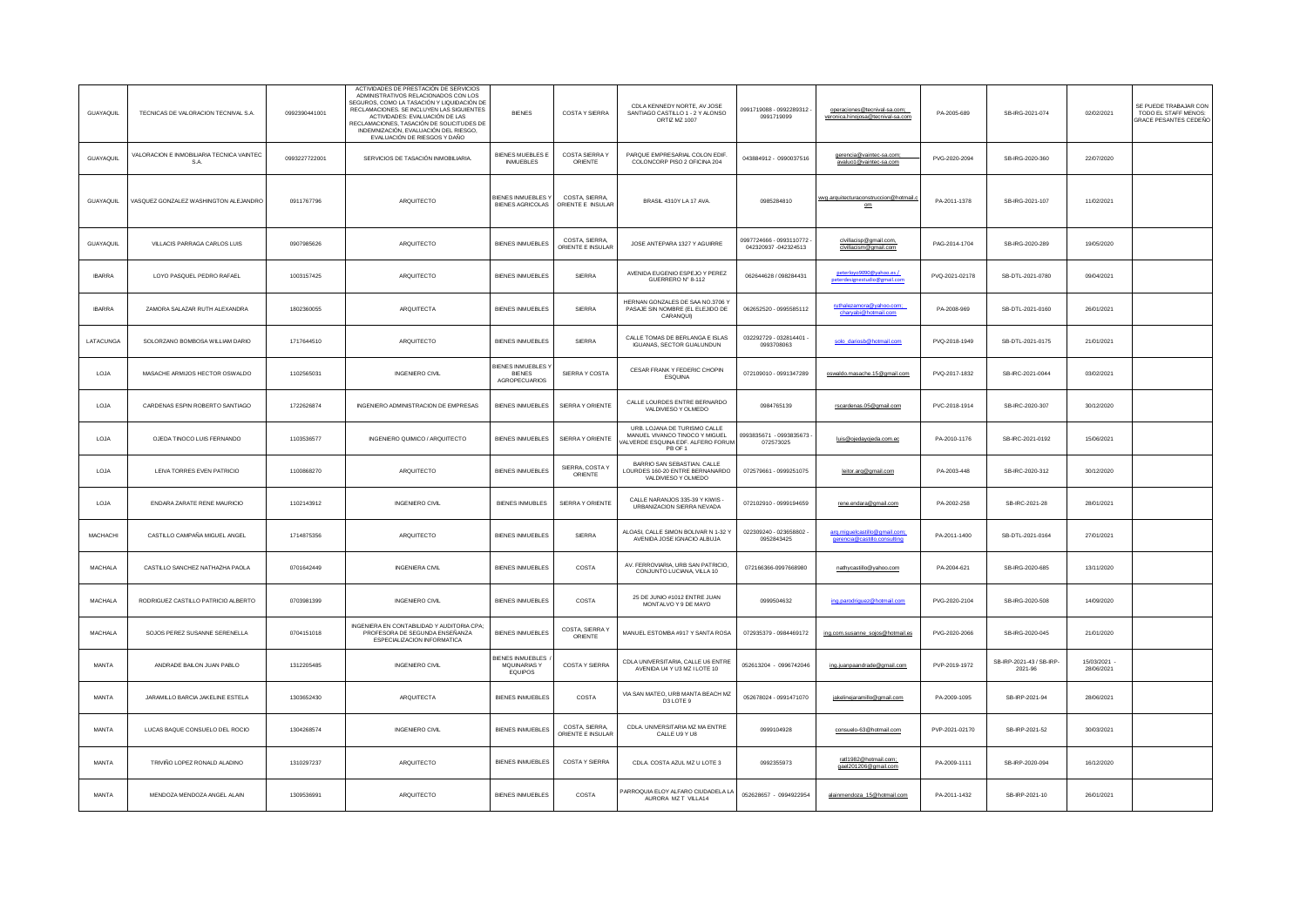| MILAGRO        | OROZCO CHAVEZ VICTOR MANUEL                                                                 | 0919621920    | <b>INGENIERO CIVIL</b>                                                                                                                                                                                                                                                                                                            | <b>BIENES INMUEBLES</b>                                     | <b>COSTAY SIERRA</b>                | JURADO 107 ENTRE CHIRIGUAYA Y<br>ENRIQUE VALDEZ                                            | 045109496 - 0994080129                             | victor_orozco3@hotmail.com                                            | PAG-2013-1640  | SB-IRG-2020-583   | 12/10/2020 |  |
|----------------|---------------------------------------------------------------------------------------------|---------------|-----------------------------------------------------------------------------------------------------------------------------------------------------------------------------------------------------------------------------------------------------------------------------------------------------------------------------------|-------------------------------------------------------------|-------------------------------------|--------------------------------------------------------------------------------------------|----------------------------------------------------|-----------------------------------------------------------------------|----------------|-------------------|------------|--|
| <b>OTAVALO</b> | ANDRADE NARVAEZ LUIS GERMAN                                                                 | 1001101086    | INGENIERO EN AGRONEGOCIOS AVALUOS Y<br>CATASTROS                                                                                                                                                                                                                                                                                  | BIENES INMUEBLES                                            | SIERRA Y COSTA                      | BOLIVAR Y MEJIA A 70 METROS DE LA<br><b>IGLESIA SAN FRANCISCO</b>                          | 0968395188                                         | Igan 59@yahoo.com                                                     | PVQ-2019-1965  | SB-DTL-2021-0795  | 12/04/2021 |  |
| PORTOVIEJO     | FALCONI CHINGA JOSE BOLIVAR                                                                 | 1309128146    | INGENIERO CIVIL                                                                                                                                                                                                                                                                                                                   | <b>BIENES INMUEBLES</b>                                     | COSTA                               | CALLEJON 4, PERPENDICULAR CALLE<br>FORTALEZA, PASO LATERAL MANABI -<br><b>GUILLEN</b>      | 052580171 - 0995255694                             | jfalconi_190683@hotmail.com                                           | PVP-2021-02211 | SB-IRP-2021-99    | 05/07/2021 |  |
| PORTOVIEJO     | VASQUEZ QUINTANA JORGE RAMIRO                                                               | 1302400294    | <b>INGENIERO CIVIL</b>                                                                                                                                                                                                                                                                                                            | <b>BIENES INMUEBLES</b>                                     | COSTA                               | CDLA. LOS MANGOS CALLE JERVIS<br>CEDEÑO Y CONSTANTINO MENDOZA                              | 0985479787                                         | ramirovo@hotmail.com                                                  | PA-2002-229    | SB-IRP-2020-096   | 16/12/2020 |  |
| QUEVEDO        | NOGUERA ALBARRASIN WALTER HAVI                                                              | 1708662083    | ARQUITECTO                                                                                                                                                                                                                                                                                                                        | BIENES INMUEBLES                                            | COSTA Y SIERRA                      | CDLA. SANTA MARIA, CALLE 10 Y CALLE C                                                      | 0993686062                                         | wh_noguera@hotmail.com                                                | PA-2002-079    | SB-DTL-2020-01458 | 30/12/2020 |  |
| QUITO          | ALBAN VILLAGOMEZ DIEGO MANUEL                                                               | 0502207202    | INGENIERO AGROPECUARIO                                                                                                                                                                                                                                                                                                            | <b>BIFNES</b><br>AGROPECUARIOS Y<br><b>BIENES INMUEBLES</b> | SIERRA, COSTA,<br>ORIENTE E INSULAR | MONJAS- ALMA LOJANA CALLE S3 Y E21<br>ESQUINA CASA N E21 - 168                             | 022605336 - 098406881                              | dmav82@hotmail.com                                                    | PA-2011-1331   | SB-DTL-2021-0231  | 27/01/2021 |  |
| QUITO          | AMBROSSI ROBLES FRANCO MANUEL                                                               | 1100348356    | INGENIERO AGRONOMO                                                                                                                                                                                                                                                                                                                | EQUIPOS,<br>MAQUINARIA Y<br>VEHICULOS                       | SIERRA, COSTA,<br>ORIENTE E INSULAR | PEDRO ATIENZA N79-75 Y FRNACISCO<br>RUIZ                                                   | 022472577 - 0980365887<br>0987942465               | amhrossifranco@vahoo.com                                              | PA-2002-205    | SB-DTL-2021-0521  | 04/03/2021 |  |
| QUITO          | ARAQUE PICO MIGUEL ALFONSO                                                                  | 1700866765    | INGENIERO AGRONOMO                                                                                                                                                                                                                                                                                                                | <b>BIENES AGRICOLAS</b>                                     | SIERRA                              | CALLE AZUAY E-2-284-Y AV. AMAZONAS<br>ED. SAMSARA DPTO, 401                                | 023326260 - 0998738889                             | quelalfonsoaraquepicco@gmail.co                                       | PA-2002-027    | SB-DTL-2021-0350  | 11/02/2021 |  |
| QUITO          | ASESORIA TECNICA REPRESENTACIONES Y<br>SERVICIOS COMERCIALES VERGARA Y VERGARA<br>AT&S S.A. | 1790879186001 | SERVICIOS DE ASESORAMIENTO, ORIENTACIÓN Y<br>ASISTENCIA OPERATIVA A LAS EMPRESAS Y A LA<br>ADMINISTRACIÓN PÚBLICA EN MATERIA DE: DISEÑO<br>DE MÉTODOS O PROCEDIMIENTOS CONTABLES,<br>PROGRAMAS DE CONTABILIDAD DE COSTOS Y<br>PROCEDIMIENTOS DE CONTROL<br>PRESUPUESTARIO.                                                        | BIENES INMUEBLES                                            | SIERRA Y COSTA                      | LA PINTA E6-29 Y LA RABIDA, EDF. LA<br>PINTA 236, PISO 3 OF. 302                           | 022566870 - 022223035<br>0993495647                | oficinaquito@atsconsultores.com:<br>valeriavergara@atsconsultores.com | PA-2002-098    | SB-DTL-2020-1127  | 11/11/2020 |  |
| QUITO          | AVALUADORES REVELO & REVELO EC<br>AVAREVECIA CIA. LTDA.                                     | 1792546508001 | ACTIVIDADES DE PRESTACIÓN DE SERVICIOS<br>ADMINISTRATIVOS RELACIONADOS CON LOS<br>SEGUROS, COMO LA TASACIÓN Y LIQUIDACIÓN DE<br>RECLAMACIONES, SE INCLUYEN LAS SIGUIENTES<br>ACTIVIDADES: EVALUACIÓN DE LAS<br>RECLAMACIONES, TASACIÓN DE SOLICITUDES DE<br>INDEMNIZACIÓN, EVALUACIÓN DEL RIESGO.<br>EVALUACIÓN DE RIESGOS Y DAÑO | <b>BIENES</b>                                               | SIERRA, COSTA,<br>ORIENTE E INSULAR | AV DE LOS TULIPANES E 13-56 Y DE LOS<br>ROSALES                                            | 026005565 - 0983311296                             | avalrey@omail.com                                                     | PVQ-2017-1846  | SB-DTL-2021-0880  | 21/04/2021 |  |
| QUITO          | AVALUOS & CATASTROS CAT VALECUADOR                                                          | 1793029604001 | SERVICIOS DE TASACIÓN INMOBILIARIA.                                                                                                                                                                                                                                                                                               | <b>BIENES</b>                                               | SIERRA Y COSTA                      | SAN IGNACIO DE LOYOLA 279 Y JOSE<br>MARIA GUERRERO                                         | 0987448064                                         | valecuador@hotmail.com                                                | PVQ-2021-02168 | SB-DTL-2021-0694  | 25/03/2021 |  |
| QUITO          | AVILA OREJUELA NESTOR EFRAIN                                                                | 1702386747    | ARQUITECTO                                                                                                                                                                                                                                                                                                                        | <b>BIENES INMUEBLES</b>                                     | SIERRA Y COSTA                      | AV AMAZONAS N 36-12 Y JAPON, EDF.<br>UNICENTRO AMAZONAS OF. 13                             | 022454111 - 022254767 -<br>0999785476 - 0983828900 | conaro@avaluosavila.com                                               | PA-2002-176    | SB-DTL-2021-0232  | 27/01/2021 |  |
| QUITO          | BEDOYA BENITEZ MICHELLE ESTEFANIA                                                           | 1721811923    |                                                                                                                                                                                                                                                                                                                                   | <b>BIENES</b><br>AGROPECUARIOS                              | SIERRA COSTA<br>ORIENTE E INSULAR   | MONJAS- ALMA LOJANA CALLE MARIANO<br>CAMPO Y E 22 ESQUINA CASA NE21 - 186                  | 022322304 - 0992666152                             | mebedoyab.93@gmail.com;<br>mebedoyab.93@hotmail.com                   | PVQ-2021-02147 | SB-DTL-2021-0499  | 08/03/2021 |  |
| QUITO          | BUSTAMANTE HOLGUIN GUILLERMO AGUSTIN                                                        | 1709850083    | INGENIERO AGRONOMO                                                                                                                                                                                                                                                                                                                | <b>BIENES AGRICOLAS</b>                                     | SIERRA Y ORIENTE                    | MIGUEL ASTURIAS Y DE LAS MORAS S/N<br>SECTOR LA MORITA TUMBACO ECUADOR                     | 0998521773 - 0998338944<br>024508929               | gerencia@sacharose.com                                                | PAQ-2012-1536  | SB-DTL-2021-0105  | 15/01/2021 |  |
| QUITO          | CARDENAS OLEAS ANDRES FIDEL                                                                 | 0603012287    | ARQUITECTO                                                                                                                                                                                                                                                                                                                        | BIENES INMUEBLES                                            | <b>SIERRA</b>                       | AV GONZALEZ SUAREZ N33-95 Y<br>BOSMEDIANO, EDF. ASTURIAS                                   | 022448099 - 0998233418                             | info@avaluo.com.ec                                                    | PA-2005-0662   | SB-DTL-2021-0182  | 22/01/2021 |  |
| QUITO          | CARRERA MORENO GUSTAVO FABIAN                                                               | 1701291401    | INGENIERO AGRONOMO                                                                                                                                                                                                                                                                                                                | BIENES AGRICOLAS Y<br>BIENES INMUEBLES                      | SIERRA, COSTA<br>ORIENTE E INSULAR  | JRB JARDINES DE LA PAMPA, CALLETOS<br>ALMENDROS N 7 -230 LOTE 87 Y LAS<br>DALIAS, POMASQUI | 023490132 - 0998242417                             | fabian_carrera@hotmail.com                                            | PA-2002-066    | SB-DTL-2021-01108 | 04/06/2021 |  |
| QUITO          | CASA ROJAS NANCY GUADALUPE                                                                  | 1715638779    | TECNOLOGA EN ELECTRONICA Y<br><b>TELECOMUNICACIONES</b>                                                                                                                                                                                                                                                                           | <b>/EHICULOS Y BIENES</b><br><b>INMUEBLES</b>               | SIERRA Y COSTA                      | FERROVIARIA ALTA - CALLE NEPTALI<br>JARRIN LOTE 7                                          | 022649936 - 0996907648                             | nancy.casaroias@gmail.com                                             | PVQ-2019-2053  | SB-DTL-2020-0729  | 12/08/2020 |  |
| QUITO          | CELTA DREAMS CELDREA S.A. /                                                                 | 1792479274001 | ACTIVIDADES DE PRESTACIÓN DE SERVICIOS<br>ADMINISTRATIVOS RELACIONADOS CON LOS<br>SEGUROS, COMO LA TASACIÓN Y LIQUIDACIÓN DE<br>RECLAMACIONES. SE INCLUYEN LAS SIGUIENTES<br>ACTIVIDADES: EVALUACIÓN DE LAS<br>RECLAMACIONES, TASACIÓN DE SOLICITUDES DE<br>INDEMNIZACIÓN, EVALUACIÓN DEL RIESGO.<br>EVALUACIÓN DE RIESGOS Y DAÑO | <b>BIENES</b>                                               | SIERRA Y COSTA                      | AVENIDA DIEGO DE ALMAGRO E 8-06 Y<br>CALLE PONCE CARRASCO                                  | 023923266                                          | imontufar@inmovaluar.com                                              | PVQ-2016-1792  | SB-DTL-2020-1440  | 28/12/2020 |  |
| QUITO          | CHAVEZ MUÑOZ JORGE GUILLERMO                                                                | 1000896173    | <b>INGENIERO CIVIL</b>                                                                                                                                                                                                                                                                                                            | <b>BIENES INMUEBLES</b>                                     | SIERRA Y COSTA                      | ANTONIO SANTIANA #0E6-461 Y PEDRO<br>PORRAS, URB SAN GREGORIO                              | 023431435 / 0981352656                             | j.gchavezrm@hotmail.com                                               | PA-2009-1081   | SB-DTL-2021-0071  | 14/01/2021 |  |
| QUITO          | CHIRIBOGA REYES JORGE VINICIO                                                               | 1705610457    | ARQUITECTO                                                                                                                                                                                                                                                                                                                        | BIENES INMUEBLES                                            | SIERRA Y COSTA                      | VIA INTERVALLES KM 2.5 URB PALLARES<br>MENESES CONJ. LA ESCONDIDA VILLA 13                 | 0999710557 - 0989653672                            | jchiriboga19@gmail.com                                                | PA-2005-678    | SB-DTL-2021-0663  | 22/03/2021 |  |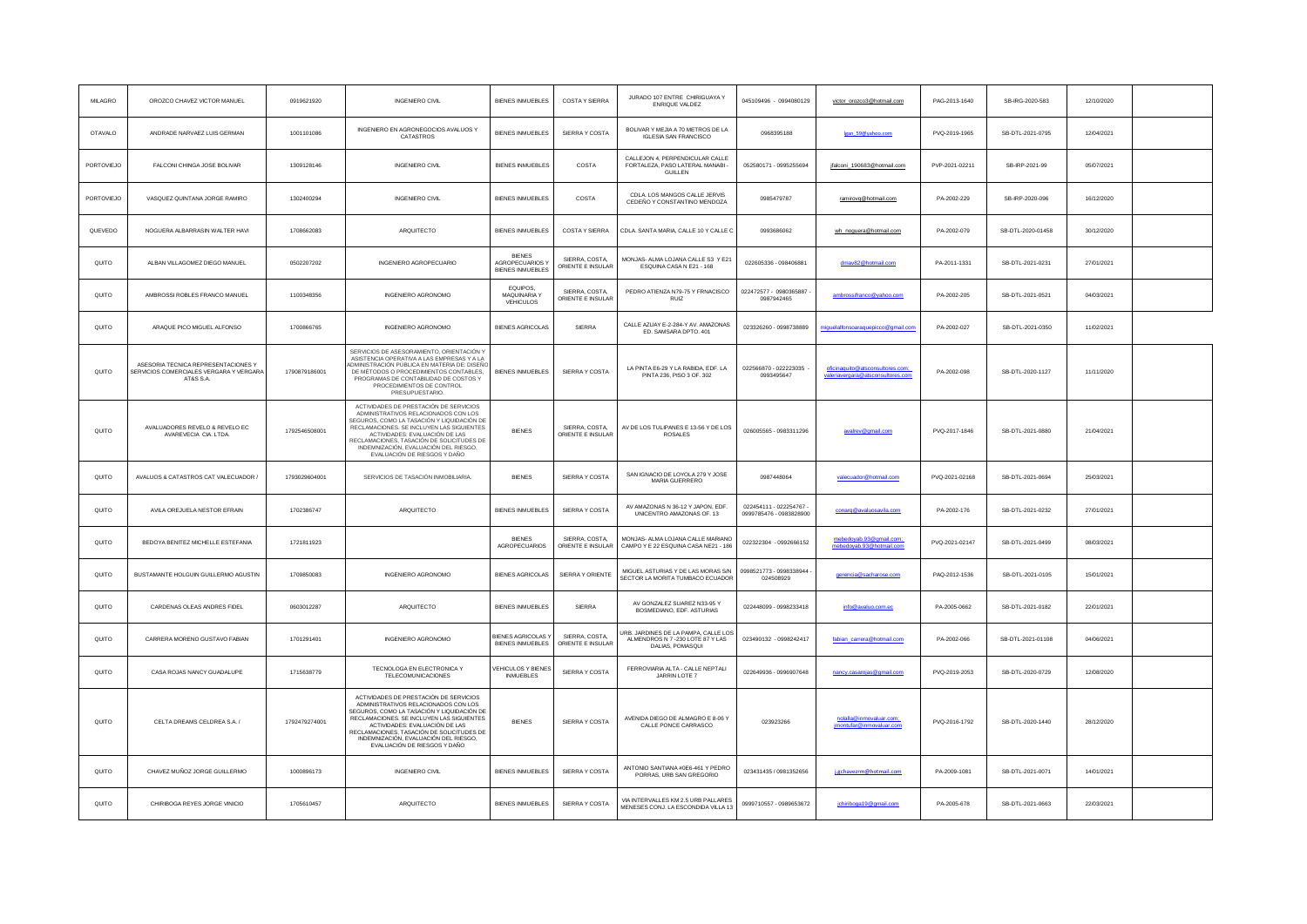| QUITO | COMPAÑÍA DE PERITAJE VA&P S.A.                        | 0992621435001 | ACTIVIDADES DE SERVICIOS DIVERSOS                                                                                                                                                                                                                                                                                                 | <b>BIENES MUEBLES,</b><br>NMUEBLES, EQUIPOS<br><b>INDUSTRIALES,</b><br>PESADOS Y<br>VEHICLII OS | SIERRA, COSTA,<br>ORIENTE Y REGION<br><b>INSULAR</b> | E14 DE LOS LAURELES N 47 -149Y N 47B,<br>EDF PLATINUM PLAZA, TORRE C DPTO<br>203                                                                                                   | 0999929886                             | promero@vap.com.ed                                                 | PA-2009-1116   | SB-IRG-2020-774  | 17/12/2020 |                                                                                                                 |
|-------|-------------------------------------------------------|---------------|-----------------------------------------------------------------------------------------------------------------------------------------------------------------------------------------------------------------------------------------------------------------------------------------------------------------------------------|-------------------------------------------------------------------------------------------------|------------------------------------------------------|------------------------------------------------------------------------------------------------------------------------------------------------------------------------------------|----------------------------------------|--------------------------------------------------------------------|----------------|------------------|------------|-----------------------------------------------------------------------------------------------------------------|
| QUITO | CORDERO ABAD CARLOS HUMBERTO                          | 0601022593    | ARQUITECTO                                                                                                                                                                                                                                                                                                                        | <b>BIENES INMUEBLES</b>                                                                         | SIERRA, COSTA,<br>ORIENTE E INSULAR                  | CALLE ARMANDO PESANTES NO. 200<br>V.OCCIDENTAL CONJUNTO COLINAS DEL<br>PICHINCHA BLOQUE ILLINIZA<br>DEPARTAMENTO 5 SUR                                                             | 022458191 - 0999382736<br>0998536030   | inmoavaluos@hotmail.com                                            | PA-2002-112    | SB-DTL-2021-252  | 29/01/2021 |                                                                                                                 |
| QUITO | CORONEL SALAZAR OSWALDO WILLIAM                       | 1704404589    | ARQUITECTO                                                                                                                                                                                                                                                                                                                        | <b>BIENES INMUERLES Y</b><br>AGRICOLAS                                                          | SIERRA                                               | LAS NUECES N5-329 Y LAS AVELLANAS                                                                                                                                                  | 023491063 - 0984687125                 | arqwilliamcoronel@yahoo.com                                        | PA-2017-1860   | SB-DTL-2021-0067 | 12/01/2021 |                                                                                                                 |
| QUITO | DIARQUITECA DIAGRAMA ARQUITECTOS S.A.                 | 1791352300001 | CONSTRUCCIÓN DE TODO TIPO DE EDIFICIOS<br>RESIDENCIALES: EDIFICIOS DE ALTURAS<br>ELEVADAS, VIVIENDAS PARA ANCIANATOS, CASAS<br>PARA BENEFICENCIA, ORFANATOS, CÁRCELES,<br>CUARTELES, CONVENTOS, CASAS RELIGIOSAS.<br>INCLUYE REMODELACIÓN, RENOVACIÓN O<br>REHABILITACIÓN DE ESTRUCTURAS EXISTENTES                               | <b>BIENES</b>                                                                                   | SIERRA                                               | JUAN ILLANEZ N39-78 Y ESCALINATA                                                                                                                                                   | 0991388361                             | rchiriboga222@gmail.com                                            | PA-2002-036    | SB-DTL-2021-0892 | 21/04/2021 |                                                                                                                 |
| QUITO | GALLEGOS CHAVEZ DANIEL ANDRES                         | 1720077526    | ARQUITECTO                                                                                                                                                                                                                                                                                                                        | BIENES INMUEBLES                                                                                | SIERRA, COSTA<br>ORIENTE E INSULAR                   | AV. DE LOS GRANADOS EL 3-55 E ISLA<br><b>MARCHENA</b>                                                                                                                              | 022444452 / 0995511876                 | daniel gallegos ch@hotmail.com /<br>danielgallegoschavez@gmail.com | PAQ-2013-1610  | SB-DTL-2021-0430 | 24/02/2021 |                                                                                                                 |
| QUITO | GUALAN GUAMANGATE DENIS STALIN                        | 1103662746    | <b>INGENIERO MECANICO</b>                                                                                                                                                                                                                                                                                                         | MAQUINARIAS,<br>EQUIPOS Y<br>VEHICULOS                                                          | SIFRRA                                               | SAN JOSE DE POMASQUI Y MANUEL<br>CORDOVA GALARZA                                                                                                                                   | 0984980410                             | denisqualan@hotmail.com                                            | PVQ-2021-02183 | SB-DTL-2021-0853 | 19/04/2021 |                                                                                                                 |
| QUITO | HERNANDEZ QUIÑONEZ MARGARITA ROSA                     | 1302229230    | ARQUITECTA                                                                                                                                                                                                                                                                                                                        | BIENES INMUEBLES                                                                                | SIERRA Y COSTA                                       | CALLE PABLO SUAREZ E6-76 Y AV.ELOY<br>ALFARO, EDIFICIO VISOR DEPARTAMENTO<br>2C                                                                                                    | 022236524 - 0995804482                 | margaritarosahq@hotmail.com                                        | PA-2007-858    | SB-DTL-2020-1029 | 21/10/2020 |                                                                                                                 |
| QUITO | IDROVO & ACOSTA CIA. LTDA. /                          | 1792177774001 | ACTIVIDADES DE PRESTACIÓN DE SERVICIOS<br>ADMINISTRATIVOS RELACIONADOS CON LOS<br>SEGUROS, COMO LA TASACIÓN Y LIQUIDACIÓN DI<br>RECLAMACIONES. SE INCLUYEN LAS SIGUIENTES<br>ACTIVIDADES: EVALUACIÓN DE LAS<br>RECLAMACIONES, TASACIÓN DE SOLICITUDES DE<br>INDEMNIZACIÓN, EVALUACIÓN DEL RIESGO,<br>EVALUACIÓN DE RIESGOS Y DAÑO | <b>BIENES</b>                                                                                   | SIERRA Y COSTA                                       | TOMAS BERMUR N39-313 Y FRANCISCO<br><b>URRUTIA</b>                                                                                                                                 | 026050185 - 0984491435 -<br>0993515397 | negocios@cuantoconsultores.com;<br>jacosta@cuantoconsultores.com   | PVQ-2018-1913  | SB-DTL-2021-119  | 18/01/2021 |                                                                                                                 |
| QUITO | INGENIERIA PARA EL DESARROLLO ACURIO Y<br>ASOCIADOS / | 1791942760001 | SERVICIO DE TASACION INMOBILARIA                                                                                                                                                                                                                                                                                                  | <b>BIENES</b>                                                                                   | SIERRA Y COSTA                                       | TOMAS BERMUR N39-313 Y FRANCISCO<br>URRUTIA, EDIFICIO ANTAWARA, 4TO PISO.<br>CUENTA CON SUCURSALES EN LAS<br>CIUDADES DE QUITO, GUAYAQUIL,<br><b>ILIENCA AMBATO MACHALA Y MANT</b> | 026006323 - 026017360                  | info@acurioasociados.com /<br>ccarrera@acurioasociados.com         | PA-2005-713    | SB-DTL-2021-0118 | 18/01/2021 | SE TRABAJARA CON TODO<br>EL STAFF MENOS CON:<br>SANDRA JAZMINA IDROVO<br>CISNEROS Y JULIO CESAR<br>ACOSTA PONCE |
| QUITO | ITURRALDE HIDALGO LUIS RICARDO                        | 0501803795    | ARQUITECTO                                                                                                                                                                                                                                                                                                                        | BIENES INMUEBLES                                                                                | SIERRA                                               | CARLOS ARCOS Y DE LOS NOGALES,<br>ADEMAS TIENE SUCURSAL EN<br>LATACUNGA                                                                                                            | 024507249 - 032806495<br>0999037062    | iturralde.luis@hotmail.com                                         | PVQ-2018-1947  | SB-DTL-2021-0029 | 07/01/2021 |                                                                                                                 |
| QUITO | JIMENEZ JARRIN MILTON RICARDO                         | 1801256825    | ARQUITECTO                                                                                                                                                                                                                                                                                                                        | BIENES INMUEBLES                                                                                | SIERRA Y COSTA                                       | PASAJE MIRAFLORES D VILLA #126 N°20-<br>82 Y CALLE BOLIVIA                                                                                                                         | 022223640 - 0997092448                 | miltoniimenezi@hotmail.com                                         | PA-2010-1149   | SB-DTL-2021-0983 | 20/05/2021 |                                                                                                                 |
| QUITO | LARCO OCHOA ANIBAL ERNESTO                            | 0100943752    | <b>INGENIERO CIVIL</b>                                                                                                                                                                                                                                                                                                            | BIENES INMUEBLES                                                                                | SIERRA, COSTA<br>ORIENTE Y REGION<br><b>INSULAR</b>  | GUALAQUIZA Y DIEGO DE VASQUEZ.<br>CONDOMINIO LOS REYES VILLA 41                                                                                                                    | 022596229 - 0994501095                 | larco8a@hotmail.com                                                | PAQ-2013-1579  | SB-DTL-2021-0235 | 27/01/2021 |                                                                                                                 |
| QUITO | LOPEZ CEDEÑO JOSE RENE                                | 1716170350    | ARQUITECTO                                                                                                                                                                                                                                                                                                                        | BIENES INMUEBLES,<br><b>BIENES AGRICOLAS</b>                                                    | SIERRA, COSTA                                        | IGNACIO DE LOYOLA OE5-279                                                                                                                                                          | 022291410 - 0994333690                 | irlc90@hotmail.com                                                 | PVQ-2017-1838  | SB-DTL-2021-0573 | 10/03/2021 |                                                                                                                 |
| QUITO | MAC-F AVALUOS & CONSULTORIA CIA.LTDA.                 | 1793080634001 | ACTIVIDADES DE PROCESAMIENTO Y SUMINISTRO<br>DE SERVICIO DE REGISTRO DE DATOS:<br>ELABORACIÓN COMPLETA DE DATOS FACILITADOS<br>POR LOS CLIENTES, GENERACIÓN DE INFORMES<br>ESPECIALIZADOS A PARTIR DE DATOS FACILITADOS<br>POR LOS CLIENTES.                                                                                      | BIENES INMUEBLES                                                                                | SIERRA Y COSTA                                       | AV SHYRIS Y ELOY ALFARO, ADEMAS<br>TIENE SUCURSAL IBARRA, LATACUNGA<br>RIOBAMBA, AMBATO Y GUAYAQUIL                                                                                | 0984332206 - 0995720809-<br>0961921381 | gerencia@macf.com.ec<br>coordinacion@macf.com.ec                   | PVQ-2020-2109  | SB-DTL-2020-0939 | 01/10/2020 | SE PUEDE TRABAJAR CON<br>LOS 3 DEL STAFF, MENOS<br>CON EL SR. DAVID CEDEÑO<br>FERRIN                            |
| QUITO | MEJIA AMAYA OSWALDO LENIN                             | 1705598355    | <b>INGENIERO CIVIL</b>                                                                                                                                                                                                                                                                                                            | <b>BIENES INMUEBLES</b>                                                                         | SIERRA                                               | DE LOS MADROÑOS N47-22 Y AVENIDA EL<br><b>INCA</b>                                                                                                                                 | 022419088 - 0997405402                 | oswaldo_mejia@hotmail.com                                          | PA-2003-540    | SB-DTL-2021-0592 | 12/03/2021 |                                                                                                                 |
| QUITO | MORAN CASTRO BYRON ORLANDO                            | 1710313113    | NGENIERO EN ADMINISTRACION DE PROCESOS Y<br>TECNOLOGO EN MANTENIMIENTO INDUSTRIA                                                                                                                                                                                                                                                  | <b>MAQUINARIA Y</b><br>EQUIPO                                                                   | SIERRA, COSTA Y<br>ORIENTE                           | CALLE GUALBERTO ARCOS Nº 13330 Y<br>PASAJE MANUEL J CALLE, LA ARMENIA<br>CONOCOTO                                                                                                  | 0998689756                             | bmoranc@hotmail.com                                                | PA-2011-1425   | SB-DTL-2021-254  | 29/01/2021 |                                                                                                                 |
| QUITO | MORETA BRACERO LENIN RAMIRO                           | 1706493226    | <b>INGENIERO CIVIL</b>                                                                                                                                                                                                                                                                                                            | <b>BIENES INMUEBLES</b>                                                                         | SIERRA Y COSTA                                       | LEONARDO MORIALDO 54-58 Y<br>CERBELLON URBINA                                                                                                                                      | 023282159 - 0998120769                 | leninmoretab@hotmail.com                                           | PVQ-2017-1849  | SB-DTL-2020-1184 | 19/11/2020 |                                                                                                                 |
| QUITO | NARVAEZ MEJIA LUCY ANDREA                             | 0401031554    | <b>ARQUITECTA</b>                                                                                                                                                                                                                                                                                                                 | <b>BIENES INMUEBLES</b>                                                                         | <b>SIERRA</b>                                        | AVENIDA ATAHUALPA Y AVENIDA<br>REPÚBLICA, CENTRO CORPORATIVO<br>ATAHUALPA, OFICINA Nº 402                                                                                          | 0996848658 /026042611                  | andreanarvaezm@gmall.com                                           | PA-2006-816    | SB-DTL-2021-0332 | 09/02/2021 |                                                                                                                 |
| QUITO | NEGRETE NARANJO SANTIAGO AUGUSTO                      | 1707765838    | INGENIERO AGRONOMO                                                                                                                                                                                                                                                                                                                | <b>BIENES AGRICOLAS</b>                                                                         | SIERRA, COSTA Y<br>ORIENTE                           | AV LOS SHYRIS N 44-263 Y AVENIDA 6 DE<br><b>DICIEMBRE</b>                                                                                                                          | 022466685 - 022162008 -<br>0999338645  | sannegrete@gmail.com;<br>avalsec.ecu@gmail.com                     | PA-2007-862    | SB-DTL-2021-0764 | 07/04/2021 |                                                                                                                 |
| QUITO | NICOLALDE CASTILLO PAULA LORENA                       | 1003237391    | ARQUITECTA                                                                                                                                                                                                                                                                                                                        | <b>BIENES INMUEBLES</b>                                                                         | <b>SIERRA</b>                                        | CALLE ALHELIES E 13 - 13 Y LAS<br>FARSALIAS, CONJUNTO EL MURO DPTO.<br>13                                                                                                          | 023265435 - 0984480173                 | paula_Inc@hotmail.com                                              | PA-2011-1435   | SB-DTL-2021-0141 | 19/01/2021 |                                                                                                                 |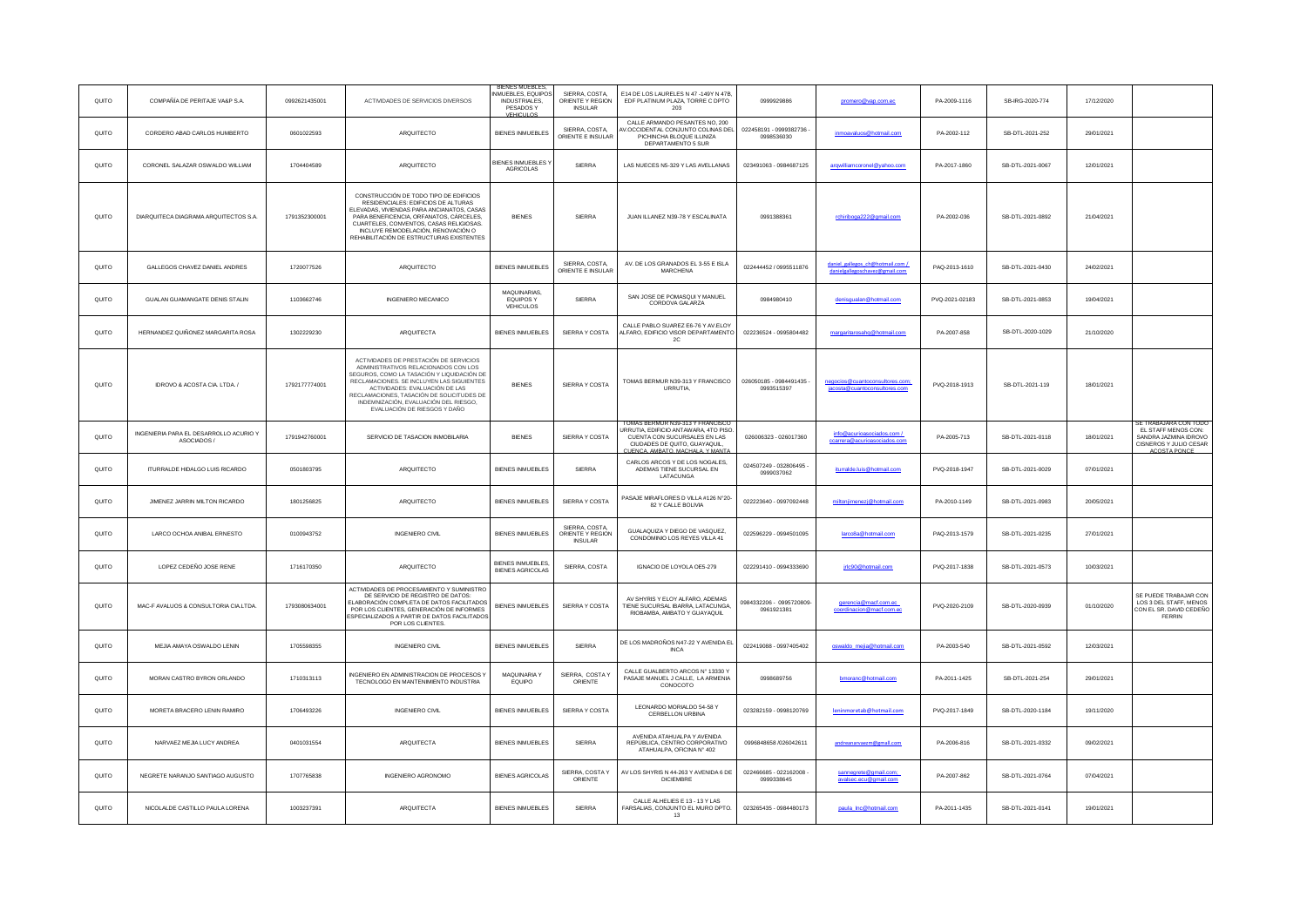| QUITO | ORBE PUENTE FAUSTO OSWALDO                                                      | 1704764313    | INGENIERO CIVIL                             | <b>BIENES INMUEBLES</b>                                                                     | SIERRA                                               | SAN RAFAEL, URB. PLAYA CHICA 2, AV<br>NOVARTIS Y LAS PALMAS                                     | 022864102 - 0999784482                 | ingfop@gmail.com                                                                        | PA-2002-340    | SB-DTL-2020-1276 | 01/12/2020 |  |
|-------|---------------------------------------------------------------------------------|---------------|---------------------------------------------|---------------------------------------------------------------------------------------------|------------------------------------------------------|-------------------------------------------------------------------------------------------------|----------------------------------------|-----------------------------------------------------------------------------------------|----------------|------------------|------------|--|
| QUITO | PALACIOS ECHEVERRIA WASHINGTON<br><b>FERNANDO</b>                               | 1000894236    | INGENIERO CIVIL                             | <b>BIENES INMUEBLES</b>                                                                     | SIERRA                                               | DOMINGO DE BREIVA N38-49 Y<br>VILLALENGUA                                                       | 022924269 - 0984060593                 | /erwpala@hotmail.com;<br>ferwpal@gmail.com                                              | PA-2004-622    | SB-DTL-2021-0782 | 09/04/2021 |  |
| QUITO | PLANIFICACION Y CONSULTORIA GERENCIAL<br>PLACEGE CONSULTORES ASOCIADOS CIA.LTDA | 1791254384001 | SERVICIO DE TASACION INMOBILARIA            | <b>BIENES</b>                                                                               | SIERRA, COSTA,<br>ORIENTE Y REGION<br><b>INSULAR</b> | LUIS CORDERO E12-182 Y VALLADOLID<br>EDF. ITURRALDE 2 PISO                                      | 022504620 - 022544318 -<br>0999807616  | placege@placege.com                                                                     | PA-2002-226    | SB-DTL-2020-1180 | 19/11/2020 |  |
| QUITO | POZO CORAL JAIME ANDRES                                                         | 1716135809    | <b>INGENIERO DE EMPRESAS</b>                | MAQUINARIAS Y<br><b>BIENES INMUEBLES</b>                                                    | SIERRA, COSTA Y<br>ORIENTE                           | URBANIZACION PUSUQUI, DIONISIO BRAS<br>CASA 6 Y RAFAEL CUERVO                                   | 022353964 - 0996016308                 | pozo.iaimeandres@gmail.com                                                              | PA-2011-1412   | SB-DTL-2021-0220 | 26/01/2021 |  |
| QUITO | PROENVAC PROFESIONALES EN VALORACIONES<br>Y ACTIVOS FUOS S.A.S                  | 1793102204001 | SERVICIO DE TASACION INMOBILARIA            | <b>BIENES</b>                                                                               | SIERRA, COSTA,<br>ORIENTE Y REGION<br><b>INSULAR</b> | CDLA EL EJERCITO NACIONAL CALLE 543<br>D Y O E3E MZ 36. TIENE SUCURSAL<br>GUAYAQUIL             | 0995277048                             | info@proenvac.com;<br>proenvac@gmail.com                                                | PVQ-2021-02202 | SB-DTL-2021-1132 | 08/06/2021 |  |
| QUITO | PUENTE PAREDES EDISON SANTIAGO                                                  | 1714758719    | ARQUITECTO                                  | <b>BIENES INMUEBLES</b>                                                                     | SIERRA                                               | VALLE DE LOS CHILLOS, SECTOR<br>USHIMANA, CALLE RIO USHIMANA OE 6-<br>109 Y PASAJE OE 6A        | 024518405 - 0998767101                 | eps43@hotmail.com                                                                       | PVQ-2021-01141 | SB-DTL-2021-0335 | 10/02/2021 |  |
| QUITO | PUENTE TAPIA EDISON FERNANDO                                                    | 1705605796    | INGENIERO COMERCIAL                         | <b>BIENES INMUEBLES</b>                                                                     | SIERRA, COSTA,<br>ORIENTE Y REGION<br><b>INSULAR</b> | AV.GONZALEZ SUAREZ 2363 Y<br>BOSMEDIANO ESQ. EDIFICIO ASTURIAS<br>DPTO. 1311                    | 022923417 - 0999661204                 | edipuente@amail.com                                                                     | PVQ-2021-02166 | SB-DTL-2021-0667 | 22/032021  |  |
| QUITO | RAMIREZ CORONEL JUAN CARLOS                                                     | 1715382725    | VETERENARIO ZOOTECNISTA                     | <b>BIENES</b><br>AGROPECUARIOS v<br><b>BIENES INMUEBLES</b>                                 | SIERRA v COSTA                                       | SAN ANTONIO DE PICHINCHA AV.MANUEL<br>CORDOVA GALARZA Y JORGE ANDRADE<br>ALCAZAR DE TOLEDO II   | 024528301 - 0962526003                 | uclaramirez1980@hotmail.com                                                             | PA-2009-1122   | SB-DTL-2021-0127 | 18/01/2021 |  |
| QUITO | RAMOS GUARDERAS HUMBERTO MARCELO                                                | 1704182003    | ARQUITECTO                                  | <b>BIENES INMUEBLES,</b><br><b>BIENES MUEBLES DE</b><br>OFICINA, VEHICULOS<br>Y MAQUINARIAS | SIERRA, COSTA,<br>ORIENTE E INSULAR                  | JORGE HINOJOSA N3 - 129 Y BOYACA,<br>SECTOR LA MORITA TUMBACO,<br>CONJUNTO LA CANDELARIA CASA 5 | 022372005 - 0999726679                 | macheramos@hotmail.com                                                                  | PA-2004-602    | SB-DTL-2020-1415 | 22/12/2020 |  |
| QUITO | REGALADO CRUZ ALEX DARIO                                                        | 1716234719    | INGENIERO TECNICO EN INFORMATICA DE GESTION | VEHICULOS                                                                                   | SIERRA Y COSTA                                       | GARCIA MORENO N1-51 Y QUITO                                                                     | 0958754353                             | perito.aregalado@gmail.com                                                              | PVQ-2020-2099  | SB-DTL-2020-0697 | 06/08/2020 |  |
| QUITO | REVELO OÑATE JHONATHAN DANIEL                                                   | 0401317318    | ARQUITECTO                                  | <b>BIENES INMUEBLES</b>                                                                     | SIERRA, COSTA,<br>ORIENTE E INSULAR                  | LOS TULIPANES E13-56 Y LOS ROSALES                                                              | 022469490 / 0983090426                 | jonjhou@hotmail.com;<br>vichevicente@hotmail.com                                        | PA-2012-1516   | SB-DTL-2021-0337 | 10/02/2021 |  |
| QUITO | REVELO ONATE STALIN ANDRES                                                      | 0400999397    | <b>INGENIERO AGRONOMO</b>                   | <b>BIENES AGRICOLASY</b><br><b>BIENES INMUEBLES</b>                                         | SIERRA, COSTA Y<br>ORIENTE                           | LOS TULIPANES E13-56 Y LOS ROSALES                                                              | 0983311296                             | an liamhol@unintas                                                                      | PAQ-2014-1697  | SB-DTL-2021-1109 | 04/06/2021 |  |
| QUITO | ROMERO VASCONEZ LUIS ANTONIO                                                    | 1710429703    | INGENIERO CIVIL                             | <b>BIENES INMUEBLES</b>                                                                     | SIERRA, COSTA<br>ORIENTE E INSULAR                   | ITURRALDE OE 2-166 Y AV. JIPIJAPA                                                               | 022616145 - 0993069978                 | ingromero v@hotmail.com                                                                 | PVQ-2021-02173 | SB-DTL-2021-0766 | 07/04/2021 |  |
| QUITO | SEGURA GALLO JOSE EDUADRO                                                       | 1704913407    | ARQUITECTO                                  | <b>BIENES INMUEBLES</b>                                                                     | SIERRA                                               | CRISTOBAL SANDOVAL OE6 -- 10 Y<br>TENIENTE CARLOS CABEZAS, EDF.<br>SAGITARIO SUITES 3           | 0997463265 / 023301740                 |                                                                                         | PA-2006-784    | SB-DTL-2020-1277 | 01/12/2020 |  |
| QUITO | TECNOLOGIA PROYECTOS Y VALUACIONES TP&V<br>S.A.S                                | 1793144330001 | SERVICIO DE TASACION INMOBILARIA            | <b>BIENES</b>                                                                               | SIERRA                                               | IGNACIO BOSSANO E13-50                                                                          | 024758764                              | avaluos@tecproval.com                                                                   | PVQ-2021-02203 | SB-DTL-2021-1131 | 08/06/2021 |  |
| QUITO | TERAN VALLEJO CESAR AUGUSTO                                                     | 1703522050    | <b>INGENIERO MECANICO</b>                   | EQUIPOS Y<br>VEHICULOS                                                                      | SIERRA Y COSTA                                       | LAS ALONDRAS N45-337 Y GENERAL<br><b>DUMA</b>                                                   | 022254796 - 0998137870                 | cesarteranv@yahoo.com                                                                   | PA-2007-918    | SB-DTL-2021-0190 | 25/01/2021 |  |
| QUITO | TITO LLUMIQUINGA DIEGO FABIAN                                                   | 1715208243    | INGENIERO MECANICO                          | VEHICULOS.<br>MAQUINARIA Y<br><b>BIENES INMUEBLES</b>                                       | SIERRA Y COSTA                                       | CDLA. RUMINAHUI, PASAJE LOS CAFETOS<br>OE3-219 Y CHUQUISACA                                     | 022291098 - 0997693483                 | dfabiantito@hotmail.com                                                                 | PVQ-2019-2054  | SB-DTL-2020-0728 | 12/08/2020 |  |
| QUITO | TORRES MUÑOZ JOFFRE MIGUEL                                                      | 1714987417    | ARQUITECTO                                  | <b>BIENES INMUEBLES</b>                                                                     | SIERRA                                               | ARMENIA CALLE SEBASTIAN DE<br>BENALCAZAR Y PEDRO FERMIN<br>CEVALLOS                             | 022604404 - 0984483801 -<br>0999099545 | javalsa@hotmail.es;<br>jtm2direc@gmail.com                                              | PA-2009-1101   | SB-DTL-2020-1275 | 01/12/2021 |  |
| QUITO | TROYA RONQUILLO ADRIANA ZULAY                                                   | 1713556064    | ARQUITECTA                                  | <b>BIENES INMUEBLES</b>                                                                     | SIERRA, COSTA<br>ORIENTE E INSULAR                   | NUÑEZ DE VELA N36-121 Y COREA                                                                   | 0999949650                             | adrianatrova4.0@gmail.com:<br>adriana.troya001@gmail.com;<br>avalex provectos@gmail.com | PA-2003-440    | SB-DTL-2021-1508 | 04/08/2021 |  |
| QUITO | UTRERAS PAZMIÑO DANIELA RAQUEL                                                  | 1714860515    | ARQUITECTA                                  | <b>BIENES INMUEBLES</b>                                                                     | SIERRA                                               | URB. SAN JOSE DEL VALLE, 3ERA<br>TRANSVERSAL LOTE 203, SECTOR<br>CONOCOTO                       | 0998508242                             | drutreras@gmail.com                                                                     | PVQ-2021-02158 | SB-DTL-2021-0636 | 18/03/2021 |  |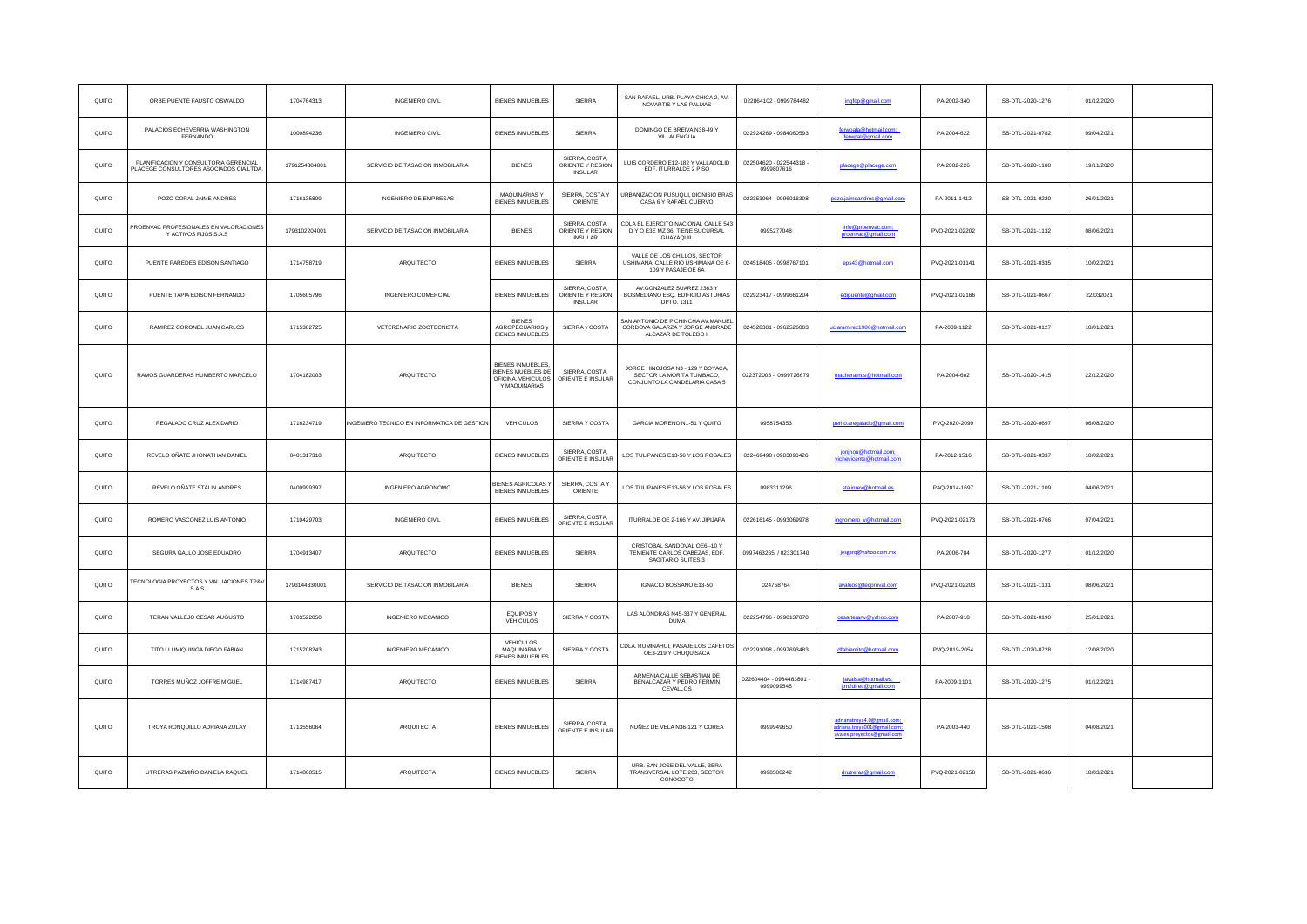| QUITO                              | VALLADARES MARCILLO JOSE MARIO                   | 1704369360    | <b>INGENIERO CIVIL</b>                                                                                                               | BIENES INMUEBLES                                                                   | SIERRA, COSTA,<br>ORIENTE Y REGION<br><b>INSULAR</b> | JULIO ARELLANO N  28-95 Y LAS CASAS                                                         | 022528071 - 0998113917               | marval@placege.com                                      | PAQ-2013-1638 | SB-DTL-2020-1027  | 21/10/2020 |  |
|------------------------------------|--------------------------------------------------|---------------|--------------------------------------------------------------------------------------------------------------------------------------|------------------------------------------------------------------------------------|------------------------------------------------------|---------------------------------------------------------------------------------------------|--------------------------------------|---------------------------------------------------------|---------------|-------------------|------------|--|
| QUITO                              | VALVERDE VALAREZO FAN ALI                        | 0702889916    | INGENIERO EN ELECTRONICA Y<br><b>TELECOMUNICACIONES</b>                                                                              | TODO LO<br>RELACIONADO A<br><b>INSTALACIONES</b><br>ELECTRONICAS,<br><b>FOUROS</b> | SIERRA Y COSTA                                       | AVENIDA VIRGEN DEL CARMEN Y 25 DE<br>NOVIEMBRE, CONJUNTO PUEBLO<br>BLANCO I - MZ 15 CASA 20 | 023510377 - 0985880732               | fan_ali_valverde@hotmail.com                            | PA-2005-667   | SB-DTL-2020-730   | 12/08/2020 |  |
| QUITO                              | VARGAS MIRANDA SILVIA MERCEDES                   | 1803734084    | <b>INGENIERA DE PETROLEOS</b>                                                                                                        | VEHICULOS                                                                          | SIERRA Y COSTA                                       | ANDRES DE ARTIEDA N23-73 Y DIEGO<br>ZORRILLA                                                | 0958817435                           | perito.svargas@gmail.com                                | PVQ-2020-2082 | SB-DTL-2020-0473  | 11/03/2020 |  |
| QUITO                              | VERDESOTO TISALEMA KLEBER PATRICIO               | 1803655099    | INGENIERO MECANICO                                                                                                                   | <b>EQUIPOS Y</b><br>VEHICULOS                                                      | <b>SIERRA</b>                                        | CDLA. DEL EJERCITO NACIONAL ETAPA 2<br>CALLE S47 Y OE3B                                     | 023000282 - 0984796573               | patricio verdesoto@hotmail.com                          | PAQ-2013-1607 | SB-DTL-2021-0236  | 28/01/2021 |  |
| QUITO                              | VIEIRA CONSTANTE ANTONIO VINICIO                 | 1801351436    | <b>INGENIERO AGRONOMO</b>                                                                                                            | BIENES INMUEBLES<br>AGRICOLAS                                                      | SIERRA Y COSTA                                       | AV. 17 DE JULIO Y WILSON ROSALES, SAN<br>MIGUEL DE LOS BANCOS                               | 022770191 - 0999812282<br>0969984868 | viniciovc60@hotmail.com                                 | PA-2011-1330  | SB-DTL-2021-0431  | 24/02/2021 |  |
| QUITO                              | ZAPATA VERA MARIA BELEN                          | 1715484190    | ARQUITECTA                                                                                                                           | <b>BIENES INMUEBLES</b>                                                            | SIERRA Y COSTA                                       | AV. GARCIA DE LEON OE4-64 Y GASPAR<br>DE CARVAJAL, SECTOR PARQUE ITALIA                     | 022529319 - 0998566092               | belenzy@live.com                                        | PAQ-2013-1628 | SB-DTL-2020-1028  | 21/10/2020 |  |
| RIOBAMBA                           | ARELLANO BARRIGA ANA CRISTINA                    | 0601280845    | ARQUITECTO                                                                                                                           | <b>BIENES INMUEBLES</b>                                                            | SIERRA                                               | JRBANIZACION ALAMO DOS, MZ K VILLA 2<br>, CALLE JUAN CHIRIBOGA Y ORMAZA                     | 032306749 - 0995888033               | ana arellanob@hotmail.com                               | PA-2008-1020  | SB-DTL-2021-0501  | 05/03/2021 |  |
| RIOBAMBA                           | BRITO GONZALEZ MARIA JOSE                        | 0603077413    | ARQUITECTA                                                                                                                           | <b>BIENES INMUEBLES</b>                                                            | SIERRA                                               | LARREA 21-26 Y GUAYAQUIL                                                                    | 0984442587                           | mibe.arg@email.com                                      | PVQ-2019-2051 | SB-DTL-2020-0183  | 17/12/2020 |  |
| RIOBAMBA                           | ENCALADA NAVARRETE FABIAN EDUARDO                | 0600925291    | ARQUITECTO                                                                                                                           | <b>BIENES INMUEBLES</b>                                                            | SIERRA                                               | JRBANIZACION ALAMO DOS, MZ K VILLA 2<br>, CALLE JUAN CHIRIBOGA Y ORMAZA                     | 0323606749 - 0984559470              | arquietectua_encalada@yahoo.es                          | PA-2008-1019  | SB-DTL-2021-0500  | 05/03/2021 |  |
| RIOBAMBA                           | MAIGUALEMA TENE SUSANA ALEXANDRA                 | 0602043804    | ARQUITECTA                                                                                                                           | BIENES INMUEBLES                                                                   | SIERRA Y COSTA                                       | YARUQUIES PICHINCHA Y LA D O MARIA<br>MAYANCELA                                             | 032618135 - 0998556989               | smaigualema@hotmail.com                                 | PA-2010-1225  | SB-DTL-2021-0514  | 03/03/2021 |  |
| RIOBAMBA                           | SARAGURO OROZCO MONSERRATH LETICIA               | 1803600764    | <b>INGENIERA CIVIL</b>                                                                                                               | <b>BIENES INMUEBLES</b>                                                            | SIERRA                                               | CALLE ALEJANDRO CARRION Y CALLE<br>PEDRO FERMIN CEVALLOS                                    | 0994469062                           | monse s84@hot                                           | PVQ-2018-1938 | SB-DTL-2020-1026  | 21/10/2020 |  |
| RIOBAMBA                           | TENE MULLO MILTON RODOLFO                        | 0602058380    | ARQUITECTO                                                                                                                           | <b>BIENES INMUEBLES</b>                                                            | SIERRA                                               | LARREA 21 - 27 Y GUAYAQUIL                                                                  | 032306554 - 0991389922               | dicontemil@hotmail.com                                  | PA-2011-1373  | SB-DTL-20201-0015 | 08/01/2021 |  |
| RIOBAMBA                           | TENE SANANAY FAUSTO MANOLO                       | 0602899536    | ARQUITECTO                                                                                                                           | <b>BIENES INMUEBLES</b>                                                            | SIERRA                                               | AVDA.ALFONSO BURBANO BARRIO EI<br>BATAN, SECTOR PLAZA CENTRAL                               | 0991500125                           | faustene@hotmail.com                                    | PA-2010-1284  | SB-DTL-2021-0473  | 26/02/2021 |  |
| SALCEDO                            | ROJAS TAIPE ROSA LILIANA                         | 0502028749    | ARQUITECTA                                                                                                                           | BIENES INMUEBLES                                                                   | SIERRA                                               | BOLIVAR Y VICENTE LEON                                                                      | 0992744719                           | rojas_construcciones1@hotmail.com                       | PA-2006-812   | SB-DTL-2021-0789  | 09/04/2021 |  |
| <b>SAN CRISTOBA</b><br>- GALAPAGOS | FALCONI SOTOMAYOR JUAN PABLO                     | 2000051058    | <b>INGENIERO CIVIL</b>                                                                                                               | <b>BIENES INMUEBLES</b><br>PREDIOS RURALES                                         | <b>INSULAR</b>                                       | AV. ISABELA Y GONZALO MORALES                                                               | 052521812 - 0988212477               | pablofalconigps@gmail.com                               | PA-2012-1506  | SB-IRG-2020-132   | 07/02/2020 |  |
| SANGOLOUI                          | TOAPANTA TIPANTA JUAN CARLOS                     | 1720536406    | <b>INGENIERO MECANICO</b>                                                                                                            | BIENES INMUEBLES,<br>MAQUINARIAS Y<br>VEHICULOS                                    | SIERRA, COSTA Y<br>ORIENTE                           | VALLE DE LOS CHILLOS, CONOCOTO,<br>PICHINCHA S20 - 98 Y MANABI                              | 022867668 - 0993700007               | jctoapanta2@gmail.com                                   | PVQ-2019-1995 | SB-DTL-2021-0528  | 05/03/2021 |  |
| SANTA CRUZ<br>GALAPAGOS            | <b>BAEZ MOREIRA ELENA KARINA</b>                 | 1307452969    | ARQUITECTA                                                                                                                           | <b>BIENES INMUEBLES</b>                                                            | INSULAR Y SIERRA                                     | FRAGATA 387 Y SEYMOUR TIENE<br>SUCURSAL EN QUITO                                            | 0997154303                           | elena.baez.moreira@gmail.com                            | PA-2009-1070  | SB-IRG-2019-1409  | 27/12/2019 |  |
| SANTA CRUZ<br>GALAPAGOS            | CEDEÑO MARTINEZ MIRTHA ALEXANDRA                 | 2000020327    | ARQUITECTA                                                                                                                           | <b>BIENES INMUEBLES</b><br>DE PREDIOS<br><b>URBANOS Y RURALES</b>                  | <b>INSULAR</b>                                       | BARRIOS MATAZARNOS, CALLE<br>CORMORAN 801 Y SEYMOUR                                         | 0999427836                           | alexced30@gmail.com                                     | PVG-2014-1718 | SB-IRG-2020-261   | 13/03/2020 |  |
| SANTA CRUZ<br>GALAPAGOS            | CHOEZ PACHECO WILLIE STALIN                      | 2000057758    | <b>INGENIERO CIVIL</b>                                                                                                               | <b>BIENES INMUEBLES</b>                                                            | <b>INSULAR</b>                                       | BARRIO LAS ACACIAS CALLE SAN<br>CRISTOBAL 270 Y FRAGATAS                                    | 0997957073 - 052524700               | ing.stalinchoez@gmail.com                               | PVG-2018-1911 | SB-IRG-2020-064   | 27/01/2020 |  |
| SANTA CRUZ<br>GALAPAGOS            | JIDOKA CONSULTORES, INGENERIA Y TASACION         | 1792675669001 | ACTIVIDADES DE DISEÑO DE INGENIERÍA Y<br>CONSULTORÍA DE INGENIERÍA PARA GESTIÓN DE<br>PROYECTOS RELACIONADOS CON LA<br>CONSTRUCCIÓN. | <b>BIENES</b>                                                                      | <b>INSULAR</b>                                       | PUERTO AYORA, BARRIO LAS<br>ORQUIDESAS, CALLE SAN CRISTOBAL E<br>IGNACIO HERNANDEZ          | 0998537857 - 055136891               | ppantoja@valacjdk.com                                   | PVQ-2018-1912 | SB-DTL-2021-0028  | 07/01/2021 |  |
| <b>SANTO</b><br><b>DOMINGO</b>     | ALMACHE GUALPA BYRON RENE                        | 1716888589    | INGENIERO CIVIL                                                                                                                      | <b>BIENES INMUEBLES</b>                                                            | SIERRA Y COSTA                                       | COOP. DOS PINOS AVE CHONE ENTRE<br>PEDRO VICENTE MALDONADO Y ANTONIO<br>ANTE CASA #123      | 023750828 / 0981683334               | bragua@hotmail.es                                       | PVP-2019-2012 | SB-IRP-2020-077   | 08/12/2020 |  |
| <b>SANTO</b><br><b>DOMINGO</b>     | BOHORQUEZ BOHORQUEZ VIVAS ALBAN BBVA<br>CIA LTDA | 1792955319001 | SERVICIOS DE TASACIÓN INMOBILIARIA                                                                                                   | <b>BIENES</b>                                                                      | SIERRA, COSTA Y<br>ORIENTE                           | 6 DE NOVIEMBRE Y BARTOLOME RUIZ,<br>TIENE SUCURSAL EN QUITO                                 | 0997640762 - 0939808696              | comercial@avaltec-ec.com:<br>robertobohorquez@gmail.com | PVQ-2019-2021 | SB-DTL-2021-0790  | 09/04/2021 |  |